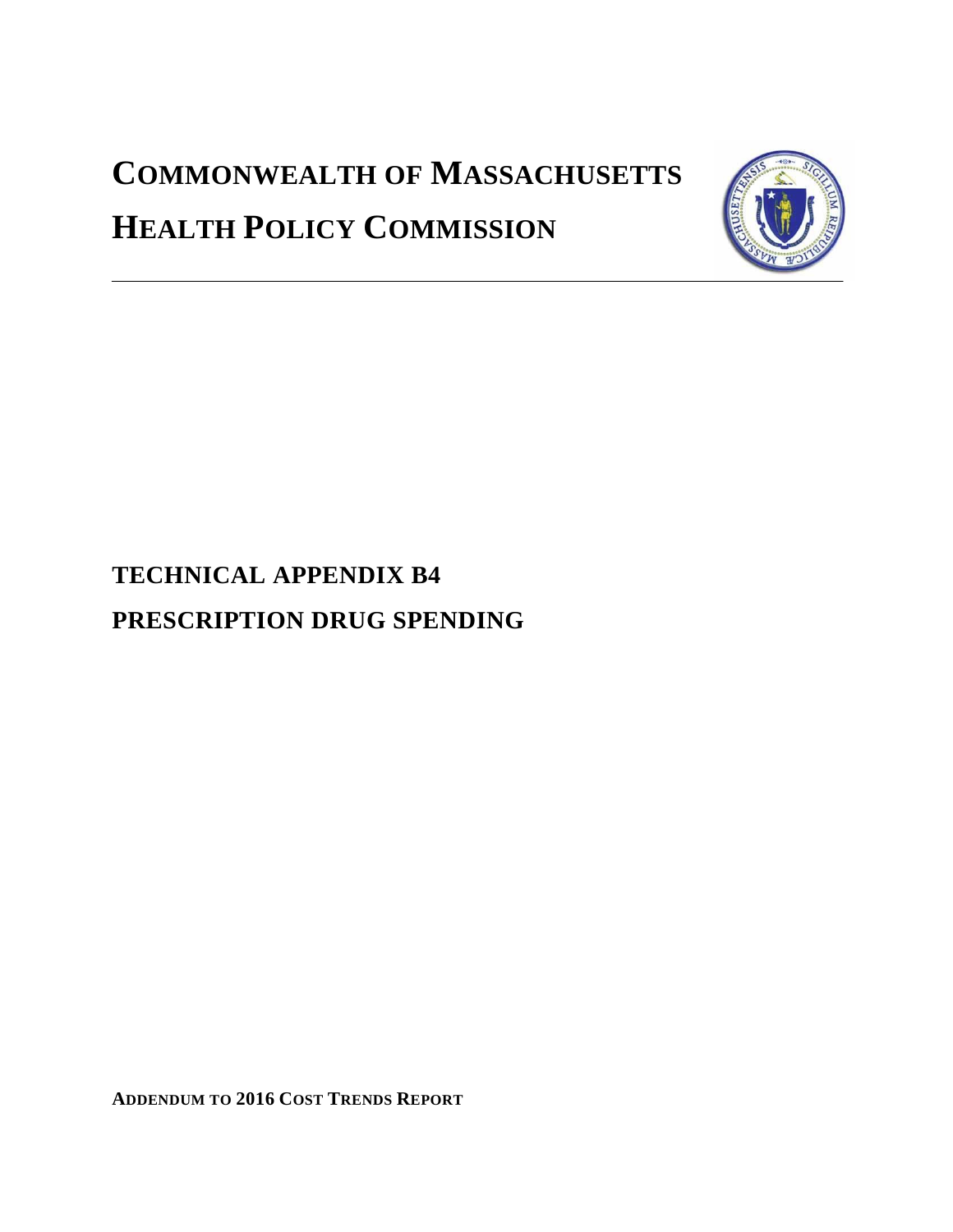# **Table of Contents**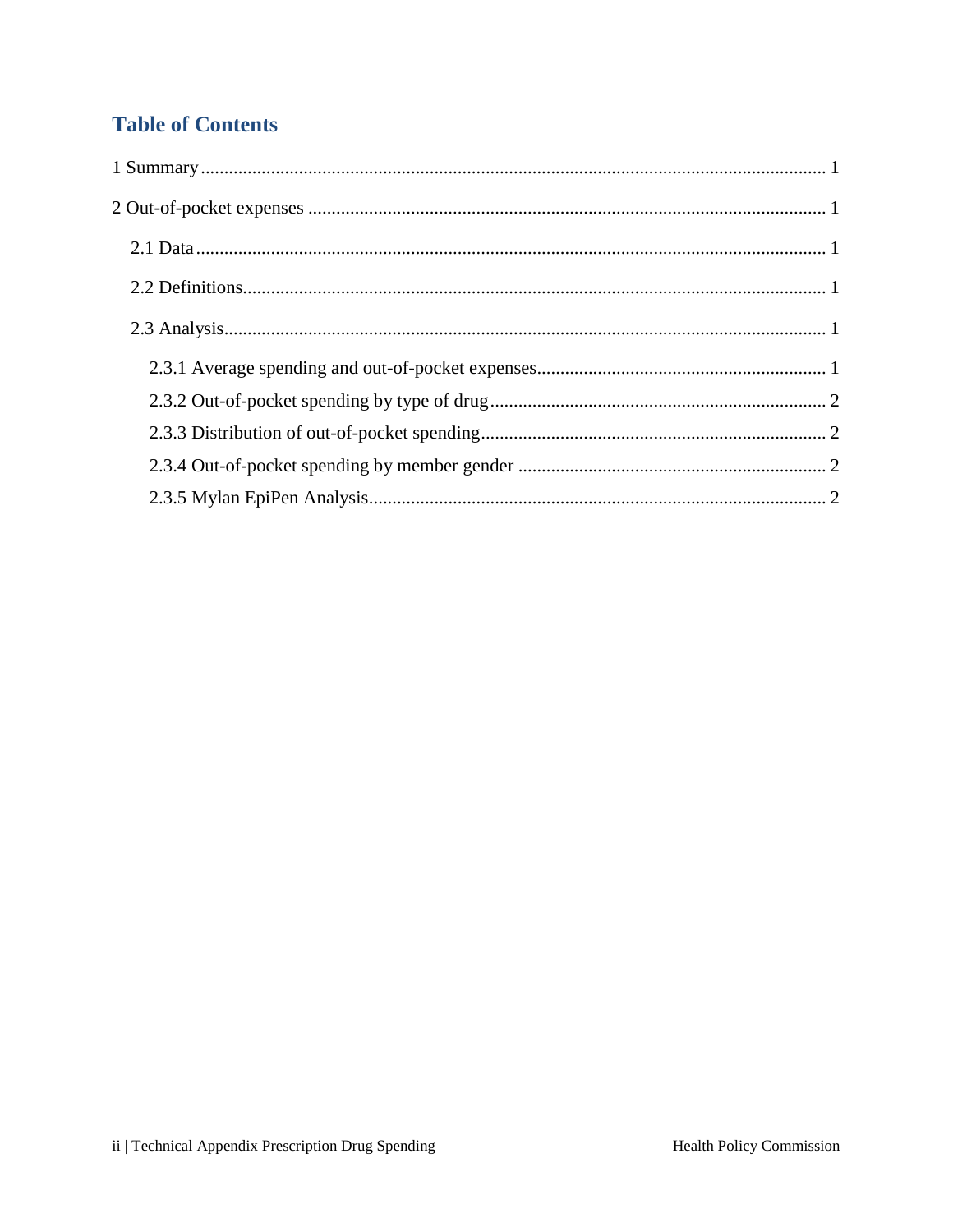### <span id="page-2-0"></span>**1 Summary**

This appendix describes the Health Policy Commission's (HPC) approach to the analyses contained in **Chapter 4: "Prescription Drug Spending"**.

## <span id="page-2-1"></span>**2 Out-of-pocket expenses**

#### <span id="page-2-2"></span>**2.1 Data**

The HPC used the Massachusetts All-Payer Claims Database (APCD) for calendar years 2012- 2014. The APCD includes commercially-insured Massachusetts residents enrolled in a comprehensive individual or group medical plan offered by one of the three major commercial payers: Blue Cross Blue Shield of Massachusetts, Harvard Pilgrim Health Care, and Tufts Health Plan. Expenditures calculated using the APCD do not capture payments outside the claims system. For more information on the APCD, see **Technical Appendix C: "Data Sources."**

#### <span id="page-2-3"></span>**2.2 Definitions**

Out-of-pocket expenses include copays, coinsurance, and deductibles.

Spending is calculated using the allowed amount indicated on the claim, which includes payments made by the insurer and the patient (out-of-pocket expenses).

#### <span id="page-2-4"></span>**2.3 Analysis**

#### <span id="page-2-5"></span>**2.3.1 Average spending and out-of-pocket expenses**

Using the pharmacy claims and the member eligibility file of the APCD, the HPC calculated average spending and average out-of-pocket expenses for commercial members between 2012 and 2014. Total spending and total out-of-pocket expenses were divided by total member months (and multiplied by twelve to present figures as per member per year). All members in the APCD who had pharmacy benefit coverage were included in the total member months calculation (about 80 percent of all commercial members). These numbers are reported in the text of the chapter.

The rest of the analysis, starting with Exhibit 4.5 through the end of the chapter, includes only commercial members who had pharmacy benefit coverage and non-zero spending in the year (which is necessary to be captured in the pharmacy claims of the APCD). Approximately 70 percent of the commercial members with pharmacy benefit coverage used it at least once within the year. The remaining 30 percent are not in the pharmacy claims and are therefore excluded from the denominators of the remaining figures in **Exhibits 4.5** through **4.8** in the chapter.

Average spending and out-of-pocket expenses were calculated per member (who used the pharmacy drug coverage) per year in the same method as above. Average spending and out-ofpocket expenses were calculated per claim, as well.